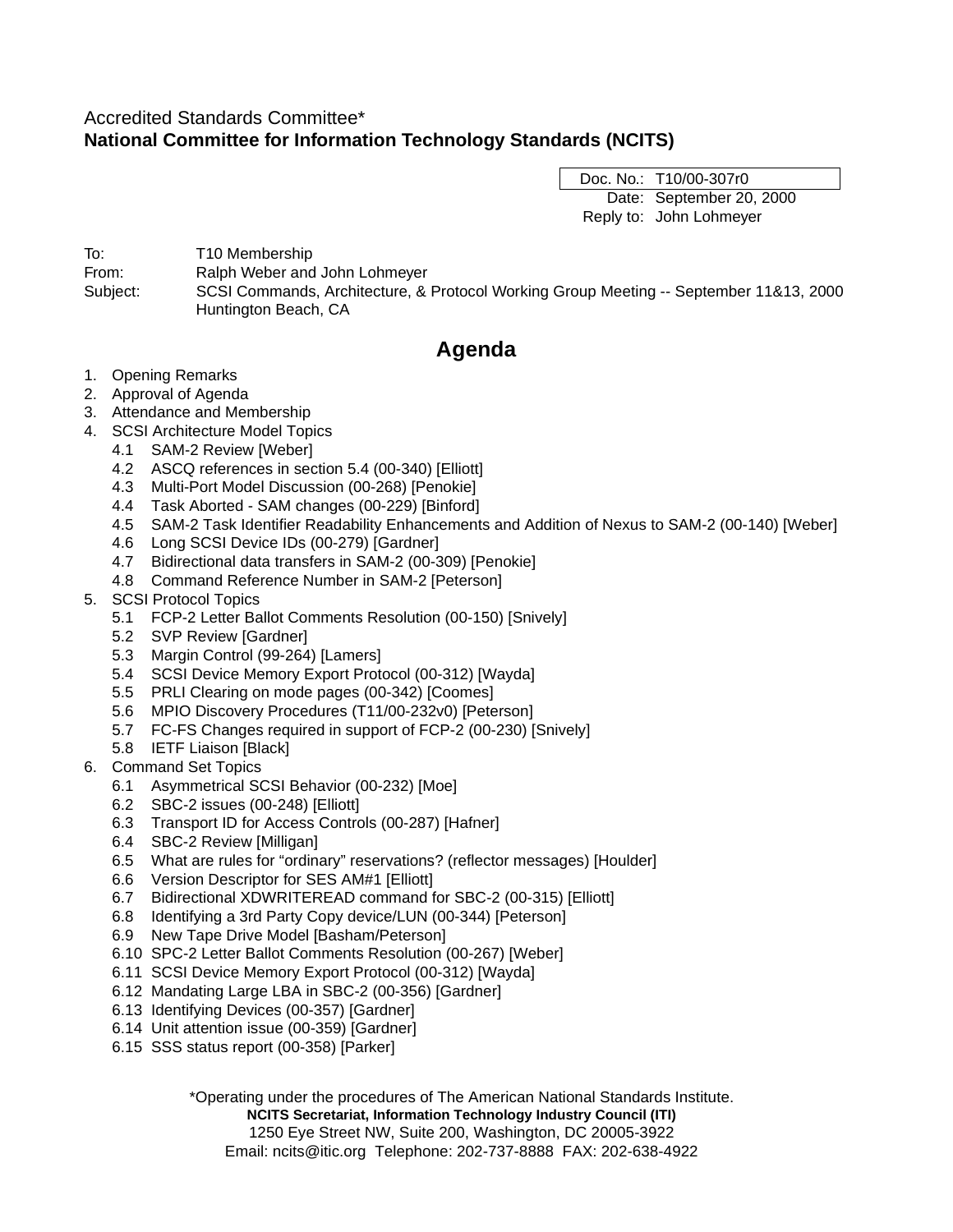- 7. New Business
	- 7.1 Standard Is A Functional Description (00-333) [Milligan]
- 8. Meeting Schedule
- 9. Adjournment

# **Results of Meeting**

# **1. Opening Remarks**

George Penokie, the T10 Vice-Chair, called the meeting to order at 9:05 p.m., Monday, September 11, 2000. He thanked Skip Jones of QLogic for hosting the meeting.

As is customary, the people attending introduced themselves and a copy of the attendance list was circulated.

# **2. Approval of Agenda**

The draft agenda was approved with the following changes:

- 4.8 Command Reference Number in SAM-2 [Peterson]
- 5.5 PRLI Clearing on mode pages (00-342) [Coomes]
- 5.6 MPIO Discovery Procedures (T11/00-232v0) [Peterson]
- 5.7 FC-FS Changes required in support of FCP-2 (00-230) [Snively]
- 6.9 New Tape Drive Model [Basham/Peterson]
- 6.10 SPC-2 Letter Ballot Comments Resolution (00-267) [Weber]
- 6.11 SCSI Device Memory Export Protocol (00-312) [Wayda]

The following agenda items were added during the course of the meeting.

- 5.8 IETF Liaison [Black]
- 6.12 Mandating Large LBA in SBC-2 (00-356) [Gardner]
- 6.13 Identifying Devices (00-357) [Gardner]
- 6.14 Unit attention issue (00-359) [Gardner]
- 6.15 SSS status report (00-358) [Parker]

# **3. Attendance and Membership**

Attendance at working group meetings does not count toward minimum attendance requirements for T10 membership. Working group meetings are open to any person or organization directly and materially affected by T10's scope of work. The following people attended the meeting:

| Name                                                              | S      | Organization                                                    | Electronic Mail Address                                           |
|-------------------------------------------------------------------|--------|-----------------------------------------------------------------|-------------------------------------------------------------------|
| Mr. Lawrence J. Lamers P<br>Mr. Ron Roberts<br>Mr. Vince Bastiani | A<br>V | Adaptec, Inc.<br>Adaptec, Inc.<br>Bass Technology<br>Consulting | ljlamers@ieee.org<br>Ron Roberts@adaptec.com<br>bass.tech@qte.net |
| Mr. Robert Snively<br>Mr. Robert C. Elliott                       | Ρ<br>P | Brocade Communications<br>Compag Computer Corp.                 | rsnively@brocade.com<br>Rob Elliott@compuserve.<br>com            |
| Mr. Keith W. Parker<br>Mr. Jim Wayda                              | V<br>V | Diogenes SCSI<br>Dot Hill Systems Corp.                         | diogenes@europa.com<br>jim.wayda@dothill.com                      |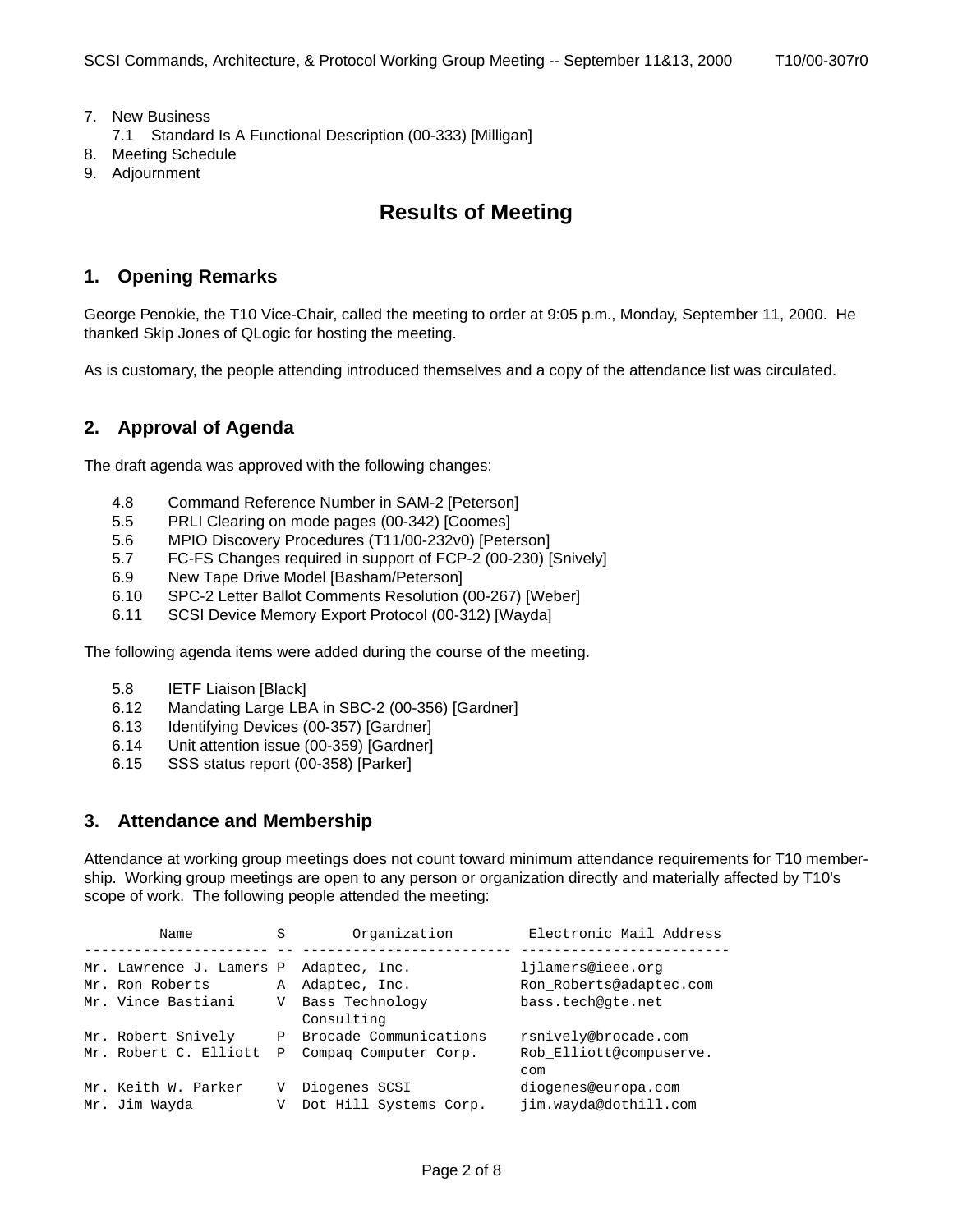| Mr. Gary S. Robinson  | Ρ       | <b>EMC</b>               | robinson gary@emc.com     |
|-----------------------|---------|--------------------------|---------------------------|
| Mr. David Black       | Α       | EMC Corp.                | black david@emc.com       |
| Mr. Bob Nixon         | O       | Emulex                   | bob.nixon@emulex.com      |
| Mr. Ralph O. Weber    | Ρ       | <b>ENDL Texas</b>        | roweber@acm.org           |
| Mr. Mike Taylor       | Ρ       | Exabyte Corp.            | miketa@exabyte.com        |
| Mr. Eugene Lew        | Ρ       | Fujitsu                  | elew@fcpa.fujitsu.com     |
| Mr. Robert Basham     | $\circ$ | IBM Corp.                | robbyb@us.ibm.com         |
| Dr. Jim Hafner        | V       | IBM Corp.                | hafner@almaden.ibm.com    |
| Mr. Pak Seto          | V       | Interphase Corp.         | pseto@iphase.com          |
| Mr. Dennis Moore      | Ρ       | KnowledgeTek, Inc.       | dmoore@ix.netcom.com      |
| Mr. John Lohmeyer     | Ρ       | LSI Logic Corp.          | lohmeyer@t10.org          |
| Mr. Charles Binford   | Α       | LSI Logic Corp.          | Charles.Binford@lsil.com  |
| Mr. Charles Monia     | Ρ       | Nishan Systems           | cmonia@nishansystems.com  |
| Mr. Edward A. Gardner | Ρ       | Ophidian Designs         | eag@ophidian.com          |
| Mr. Mark Evans        | Ρ       | Ouantum Corp.            | mark.evans@quantum.com    |
| Mr. Gene Milligan     | Ρ       | Seagate Technology       | Gene_Milligan@notes.      |
|                       |         |                          | seagate.com               |
| Mr. Gerald Houlder    | Α       | Seagate Technology       | gerry_houlder@notes.      |
|                       |         |                          | seagate.com               |
| Mr. Jim Coomes        | V       | Seagate Technology       | jim_coomes@notes.seagate. |
|                       |         |                          | com                       |
| Mr. Erich Oetting     | Ρ       | Storage Technology Corp. | erich_oetting@stortek.com |
| Mr. Kenneth Moe       | Ρ       | Sun Microsystems, Inc.   | kenneth.moe@sun.com       |
| Mr. Paul D. Aloisi    | Ρ       | Texas Instruments        | Paul Aloisi@ti.com        |
| Mr. Donald R. Getty   |         | A# Texas Instruments     | donald_getty@ti.com       |
| Ms. Tanya Huynh       | O       | Thomas & Betts Corp.     | tanya Huynh@              |
|                       |         |                          | tycoelectronics.com       |
| Mr. Davin Stockwell   | R       | Thomas & Betts Corp.     | dstockwell@thombetts.com  |
| Mr. George O. Penokie | Ρ       | Tivoli Systems           | gop@us.ibm.com            |
| Mr. Ron Mathews       | $\circ$ | UNISYS Corporation       | ronald.mathews@unisys.com |
| Mr. Roger Cummings    | O       | Veritas Software         | roger.cummings@veritas.   |
|                       |         |                          | com                       |
|                       |         |                          |                           |

34 People Present

| Status Key: | $\mathbf{P}$ |                          | Principal         |
|-------------|--------------|--------------------------|-------------------|
|             |              |                          | A, A# - Alternate |
|             | ∩            | $\overline{\phantom{0}}$ | Observer          |
|             | т.           | $-$                      | Liaison           |
|             | ΔT           | $\sim$ $-$               | Visitor           |
|             |              |                          |                   |

# **4. SCSI Architecture Model Topics**

## **4.1 SAM-2 Review [Weber]**

Ralph Weber reported that no work has been done on SAM-2 since the last meeting.

#### **4.2 ASCQ references in section 5.4 (00-340) [Elliott]**

Rob Elliott presented a list of 3 ASC/ASCQ code descriptions in SAM-2 that are not listed in SPC-2 (00-340r0). The group discussed how best to represent the needed ASC/ASCQs in SAM-2. Rob agreed to bring a revised proposal to the next meeting.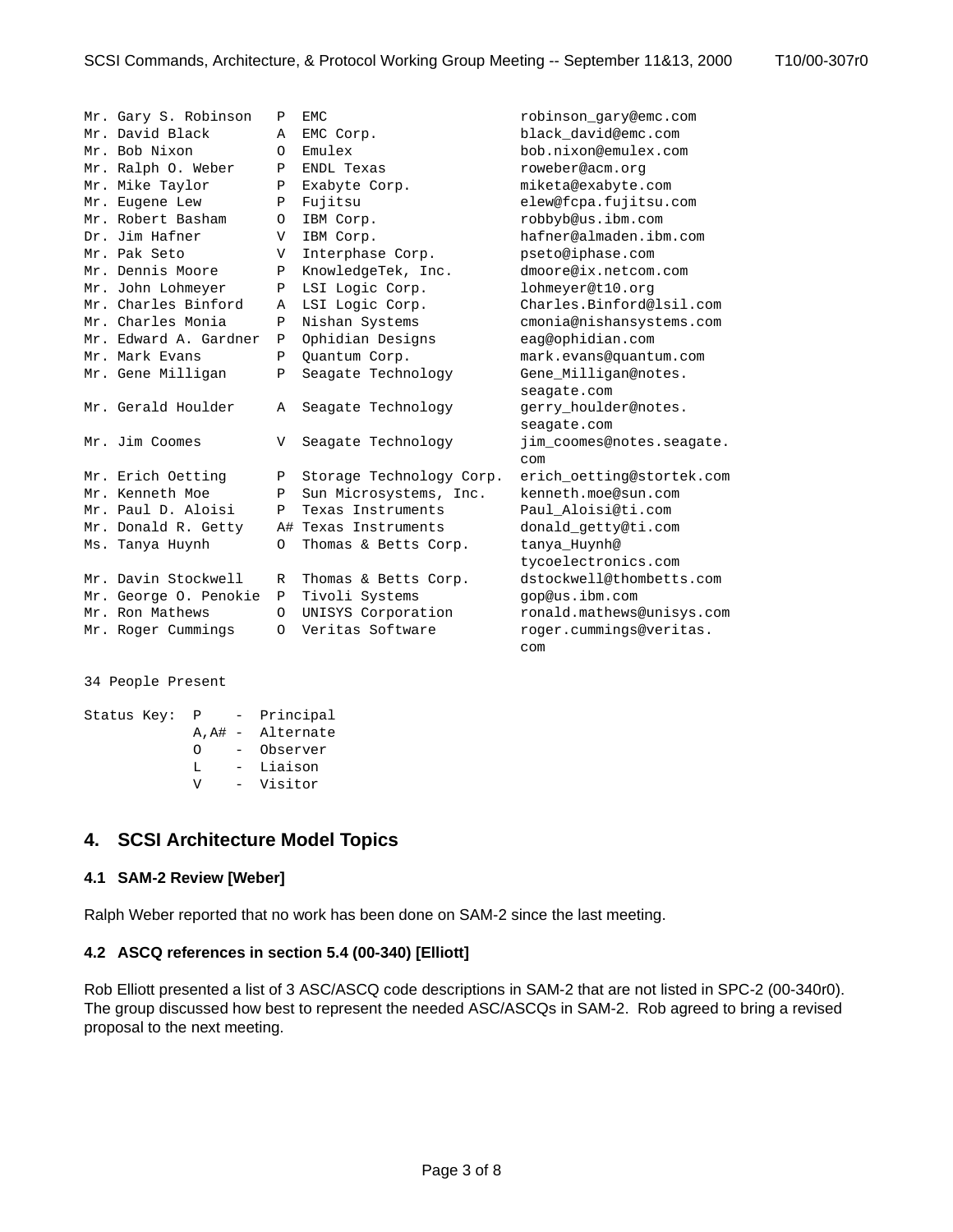## **4.3 Multi-Port Model Discussion (00-268) [Penokie]**

George Penokie reviewed the current thinking on the SAM-2 multi-port device model (00-268r1) with the group. George accepted several inputs for the next revision of the model. For example, it was agreed that the initiator model should not include a task router.

Noting that the work on 00-268 will replace the current SCSI Multi-port Unit (SMU) text in SAM-2 and that leaving SMU in the SAM-2 draft is causing confusion in the IETF work to define an encapsulation of SCSI on IP, Ralph Weber requested and received unanimous consent to recommend to T10 that the SAM-2 editor be instructed to replace all SAM-2 discussions of SMU with TBD.

## **4.4 Task Aborted - SAM changes (00-229) [Binford]**

Charles Binford reviewed the latest draft of the proposal to add a TASK ABORTED status (00-229r2). Several concerns were raised and Charles noted corrections to the proposal. George Penokie asked if the proposal should include changes for SPI-4 too. Charles Binford moved that 00-229r3 (r2 as modified) be recommended for inclusion in SAM-2, SPC-2, and FCP-2. Gerry Houlder seconded the motion. The motion passed 7:0:3.

## **4.5 SAM-2 Task Identifier Readability Enhancements and Addition of Nexus to SAM-2 (00-140) [Weber]**

Ralph Weber reviewed the latest revision of the proposal. Ralph Weber moved that 00-140r3 be recommended for inclusion in SAM-2. Erich Oetting seconded the motion. In the absence of any objections the motion passed unanimously.

## **4.6 Long SCSI Device IDs (00-279) [Gardner]**

Ed Gardner requested that discussion of this topic be deferred to the next meeting.

## **4.7 Bidirectional data transfers in SAM-2 (00-309) [Penokie]**

George Penokie presented a proposal that SAM-2 be enhanced to allow both DATA IN and DATA OUT transfers during the processing of a single command (00-309r1). Changes were requested and George agreed to produce a new revision. George Penokie moved that 00-309r2 (r1 as modified) be recommended for incorporation in SAM-2. Rob Elliott seconded the motion. The motion passed on a vote of 13:1:0.

## **4.8 Command Reference Number in SAM-2 [Peterson]**

Dave Peterson proposed that the FCP-2 Command Reference Number (CRN) should be defined well enough to inhabit SAM-2 or be removed from FCP-2. The reason for the proposal was that CRN is an end-to-end protocol between the application client and device server. Dave agreed to prepare a written proposal for consideration by the group.

# **5. SCSI Protocol Topics**

## **5.1 FCP-2 Letter Ballot Comments Resolution (00-150) [Snively]**

Bob Snively reviewed changes that have been "installed" in FCP-2 (00-300r1). Several needed corrections were noted and Bob agreed to take a revised version to the next Joint T10/T11.3 meeting. Bob noted that group completed reviewing all the changes in clauses 4, 12, annex D, and all areas affected by the Dave Baldwin change (see comment 12.12 in 00-300r1).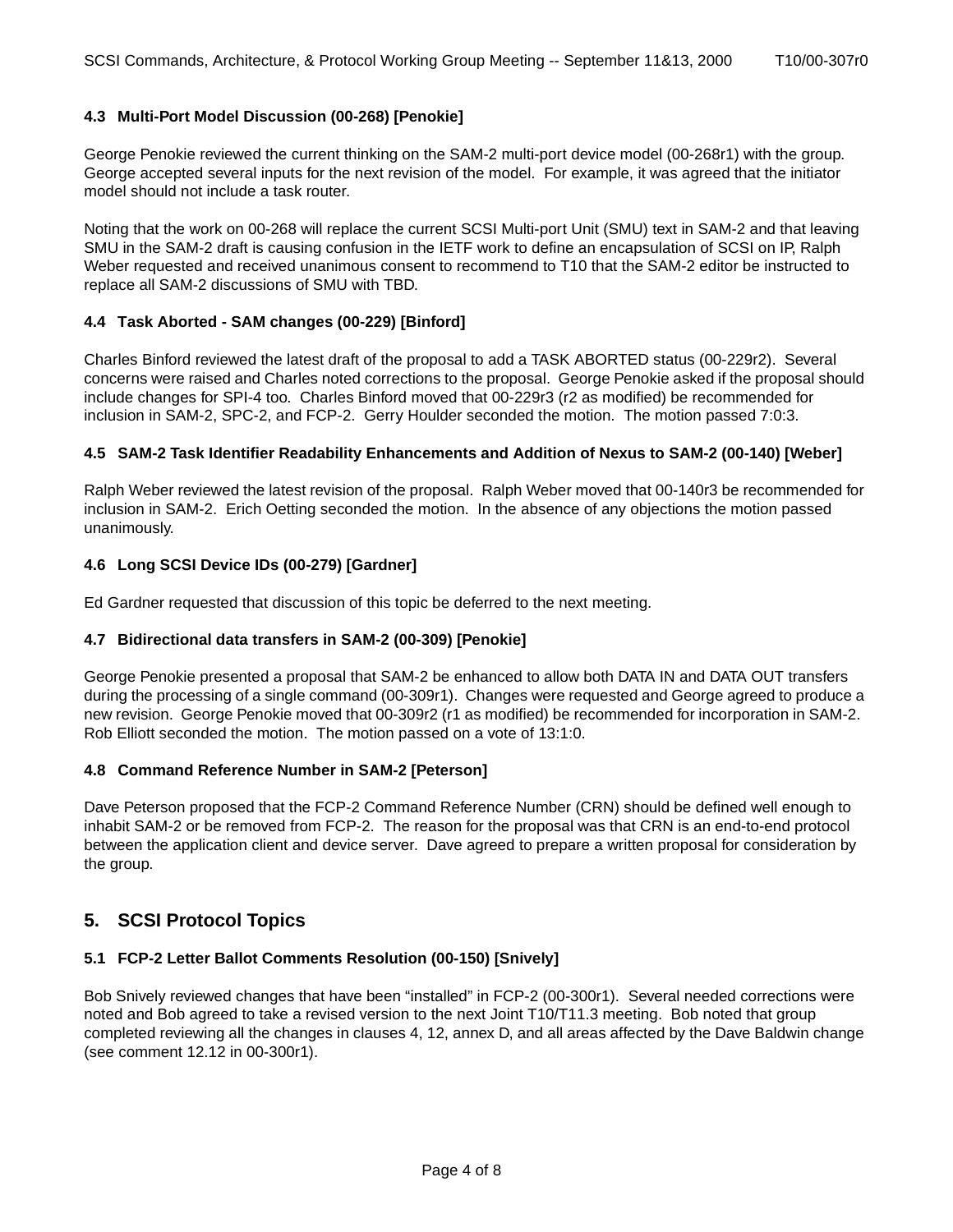Ed Gardner presented SCSI issues related to InfiniBand<sup>(tm)</sup>.

The first of these was a request that SVP define a 64-bit tag value (00-354r0). Bob Snively moved that 00-354r0 be recommended for inclusion in SVP. Ed Gardner seconded the motion. The group asked Ed to prepare a proposal to restructure the LUN field location in the SVP IU. In the absence of any objections the motion passed unanimously.

Ed Gardner presented a proposal that would allow SVP initiators and target to limit the type codes being sent and received (00-355r0). Ed Gardner moved that 00-355r0 be recommended for inclusion in SVP. Rob Elliott seconded the motion. In the absence of any objections the motion passed unanimously.

## **5.3 Margin Control (99-264) [Lamers]**

Ron Roberts asked that discussion of this topic be deferred to the next meeting.

## **5.4 SCSI Device Memory Export Protocol (00-312) [Wayda]**

Since this is a command set topic, it was moved to [6.11.](#page-6-0)

## **5.5 PRLI Clearing on mode pages (00-342) [Coomes]**

Jim Coomes reviewed the issues between FCP-2 process login and proposed that mode pages not change as a result of process login (00-342r0) unless a power on reset or target reset also occurred. Bob Snively stated a preference for making the behavior unspecified. Concerns were raised about readers not knowing what unspecified means and it was agreed that a descriptive note is required.

## **5.6 MPIO Discovery Procedures (T11/00-232v0) [Peterson]**

Dave Peterson presented a proposal adding informative text to FCP-2 describing how an initiator goes about discovering multiple ports to a given logical unit. Questions were raised regarding the usefulness of testing the MultiP (Multi-port) bit in the standard inquiry data. The group agreed that the discovery annex should contain the topology discovery steps (2 and 3 in the proposal) which would be executed regardless of the state of the MultiP bit (step 1 in the proposal).

## **5.7 FC-FS Changes required in support of FCP-2 (00-230) [Snively]**

Bob Snively reviewed the latest changes proposed for the T11 FC-FS (Fibre Channel Framing and Signaling) project (00-230r5). Action on the proposal was deferred to the T11 ad hoc meeting scheduled for Tuesday.

## **5.8 IETF Liaison [Black]**

David Black, co-chair of the IP Storage (IPS) working group at IETF, discussed the projects being under taken by the group, specifically encapsulating SCSI over IP and encapsulating FC-2 over IP. The IPS reflector is ips@ece.cmu.edu, to subscribe send email to ips\_request@ece.cmu.edu.

## **6. Command Set Topics**

## **6.1 Asymmetrical SCSI Behavior (00-232) [Moe]**

Ken Moe asked that discussion of this topic be deferred to the next meeting.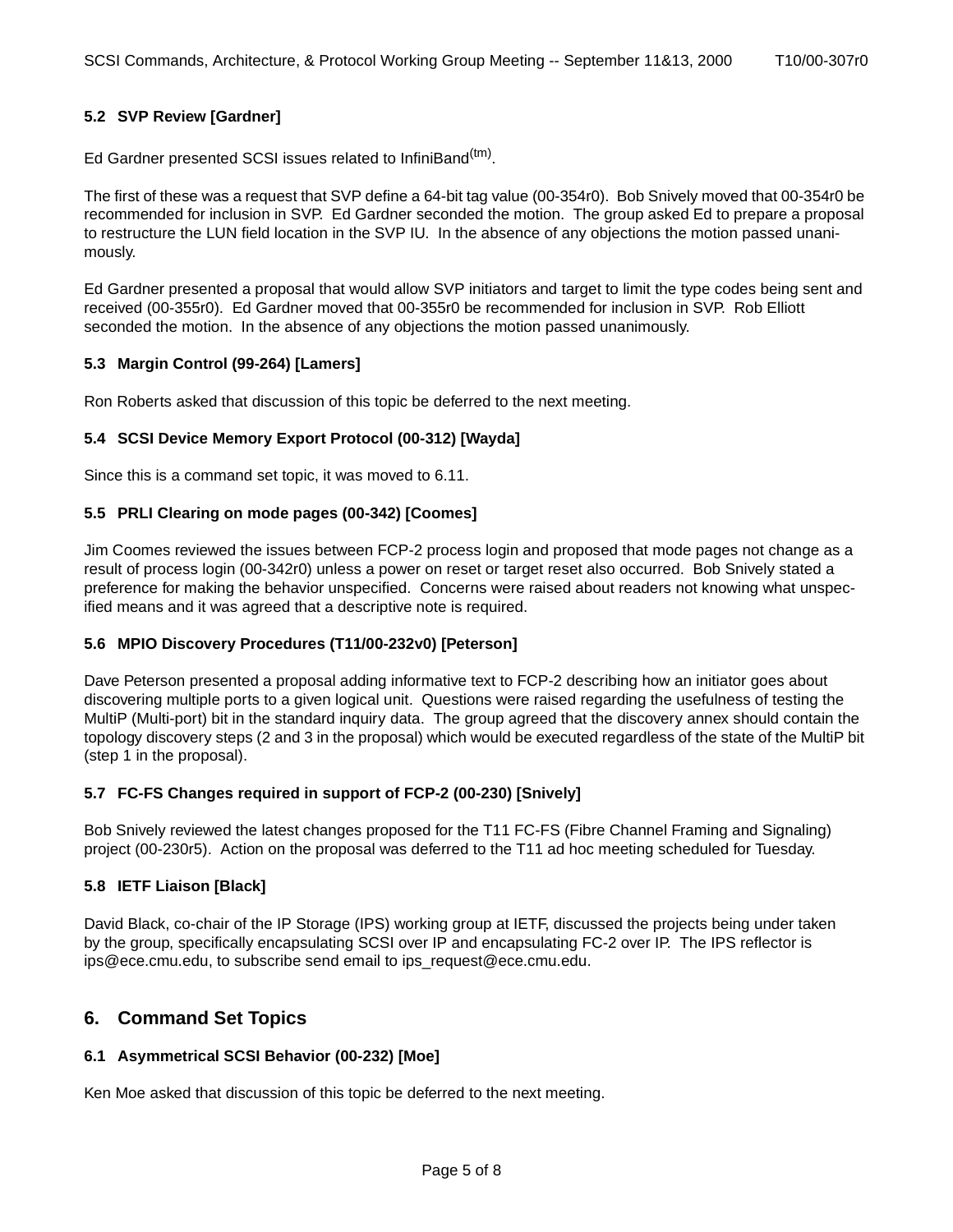## **6.2 SBC-2 issues (00-248) [Elliott]**

Rob Elliott reviewed the changes in the proposal made in response to issues raised at the last meeting. Rob Elliott moved that item 6 in 00-248r2 be recommended for inclusion in SBC-2. Gene Milligan seconded the motion. In the absence of any objections the motion passed unanimously. Rob noted that the remaining issues in the document are editorial or no longer proposed as changes for SBC-2. Gene Milligan agreed to incorporate the 00-284r2 issues marked as editorial in a future revision of SBC-2.

## **6.3 Transport ID for Access Controls (00-287) [Hafner]**

Jim Hafner reviewed the changes to the Transport ID proposal based on inputs from the last meeting (00-287r1). Jim Hafner moved that 00-287r1 be recommended for inclusion in SPC-3. Rob Elliott seconded the motion. In the absence of any objections the motion passed unanimously.

## **6.4 SBC-2 Review [Milligan]**

Gene Milligan reported that SBC-2 revision 1 has been made available on the web site. He asked the group to discuss the use of large LBA commands in the optical device type. In the absence of any objections the work group unanimously recommended that SBC-2 revision 1 be approved as the committee draft.

## **6.5 What are rules for "ordinary" reservations? (reflector messages) [Houlder]**

Gerry Houlder raised concerns about the behavior of the LOG SENSE command in the presence of a traditional reservation. He noted that the behavior changed from SPC to SPC-2.

## **6.6 Version Descriptor for SES AM#1 [Elliott]**

Ralph Weber agreed to assign a new version descriptor code for the combination of SES and the SES amendment NCITS.305/AM1:2000.

## **6.7 Bidirectional XDWRITEREAD command for SBC-2 (00-315) [Elliott]**

Rob Elliott presented a proposal for a SBC-2 command that is bidirectional (00-315r0). Rob stated the belief that until bidirectional transfers are commonly supported by the protocols, the commands sets need to provide both a bidirectional way and a unidirectional way to perform any given function. There was little opposition to this view.

George Penokie asked that final disposition of the proposal be deferred to the next meeting and Rob agreed.

## **6.8 Identifying a 3rd Party Copy device/LUN (00-344) [Peterson]**

Dave Peterson presented a proposal (00-344r0) to add a standard INQUIRY data bit to indicate that the device contains a copy manager. It was generally accepted at the Monday meeting. Bob Snively moved that 00-344r0 be recommended for inclusion in SPC-2. Erich Oetting seconded the motion. At the request of Gerry Houlder, Ralph Weber stated that the bit he would assign would be byte 5 bit 6. The vote passed 4:1:8.

## **6.9 New Tape Drive Model [Basham/Peterson]**

Rob Basham led a preliminary discussion of a new model for tapes with the property that knowledge of the tape location is more closely coordinated between the application client and device server. The group agreed that development work on the model should be part of the SSC-2 project.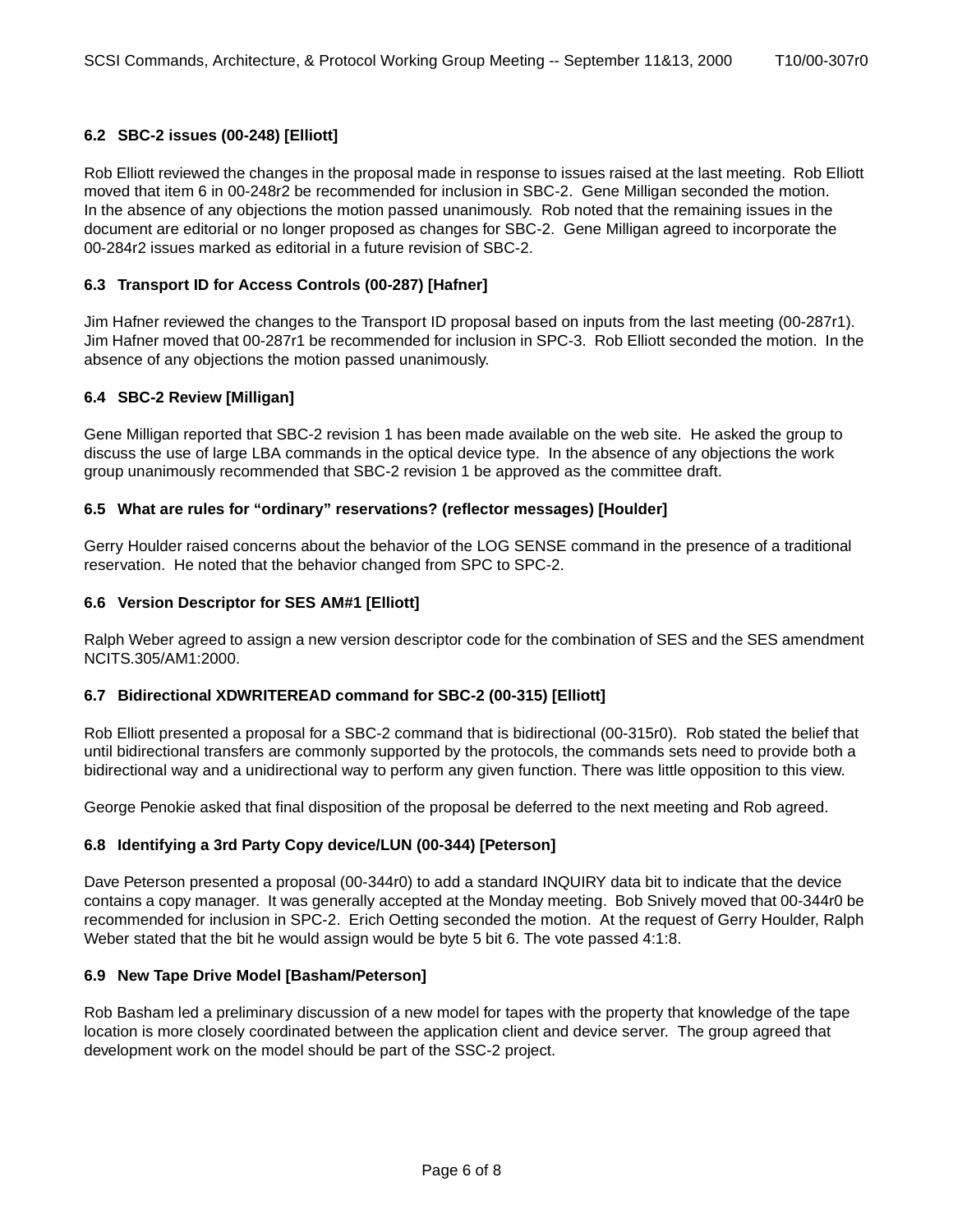## **6.10 SPC-2 Letter Ballot Comments Resolution (00-267) [Weber]**

Ralph Weber led the group in a review of the comments resolution document for the SPC-2 letter ballot (00-267r1).

On a unanimous vote, the group recommended making the COPY, COMPARE, and COPY AND VERIFY commands obsolete in SPC-2.

On a 7:1 vote the group recommended keeping the Processor Commands in SPC-2.

In the absence of any objections, Ralph was authorized to show specific language in the next 00-267 revision to make VPD pages in general and VPD page 83h (Device Identification) in specific mandatory in SPC-2. It was noted that care must be taken in the language so as to allow reasonable implementations of the VPD page 83h.

Issues concerning the previously agreed change of the SEND DIAGNOSTICS command from mandatory in all command sets to having the requirement defined in each command set were resolved and Ralph was given instructions for the next comments resolution revision.

The ENCRYPTION IDENTIFICATION field in the variable length CDB was changed to reserved because no form of encryption is defined.

Several other issues were discussed and Ralph agreed to prepare a revised 00-267 for the next meeting.

#### <span id="page-6-0"></span>**6.11 SCSI Device Memory Export Protocol (00-312) [Wayda]**

Jim Wayda presented an overview (00-360r0) of the history and requirements that resulted in the Device Memory Export command set (00-312r0). The group discussed the proposed uses of the Device Memory Export command set and the target resource demands made by the proposal.

## **6.12 Mandating Large LBA in SBC-2 (00-356) [Gardner]**

Ed Gardner presented a proposal that the Large LBA be mandatory in SBC-2 (00-356r0). The group discussed the side effects of the proposal. At the request of the group, Ed agreed to defer consideration of this topic to the next meeting.

## **6.13 Identifying Devices (00-357) [Gardner]**

Ed Gardner presented a proposal that requires support for VPD page 83h and proposed specific techniques for bridges to develop VPD 83h data for bridged devices that don't provide it. It was noted that making VPD page 83h mandatory was already approved as a letter ballot comment response on SPC-2 (see 6.10).

#### **6.14 Unit attention issue (00-359) [Gardner]**

Ed Gardner described a loophole in the unit attention situation related to device hot swap.

#### **6.15 SSS status report (00-358) [Parker]**

Keith Parker presented the current status of the SSS (SCSI Socket Services) work (00-358r0).